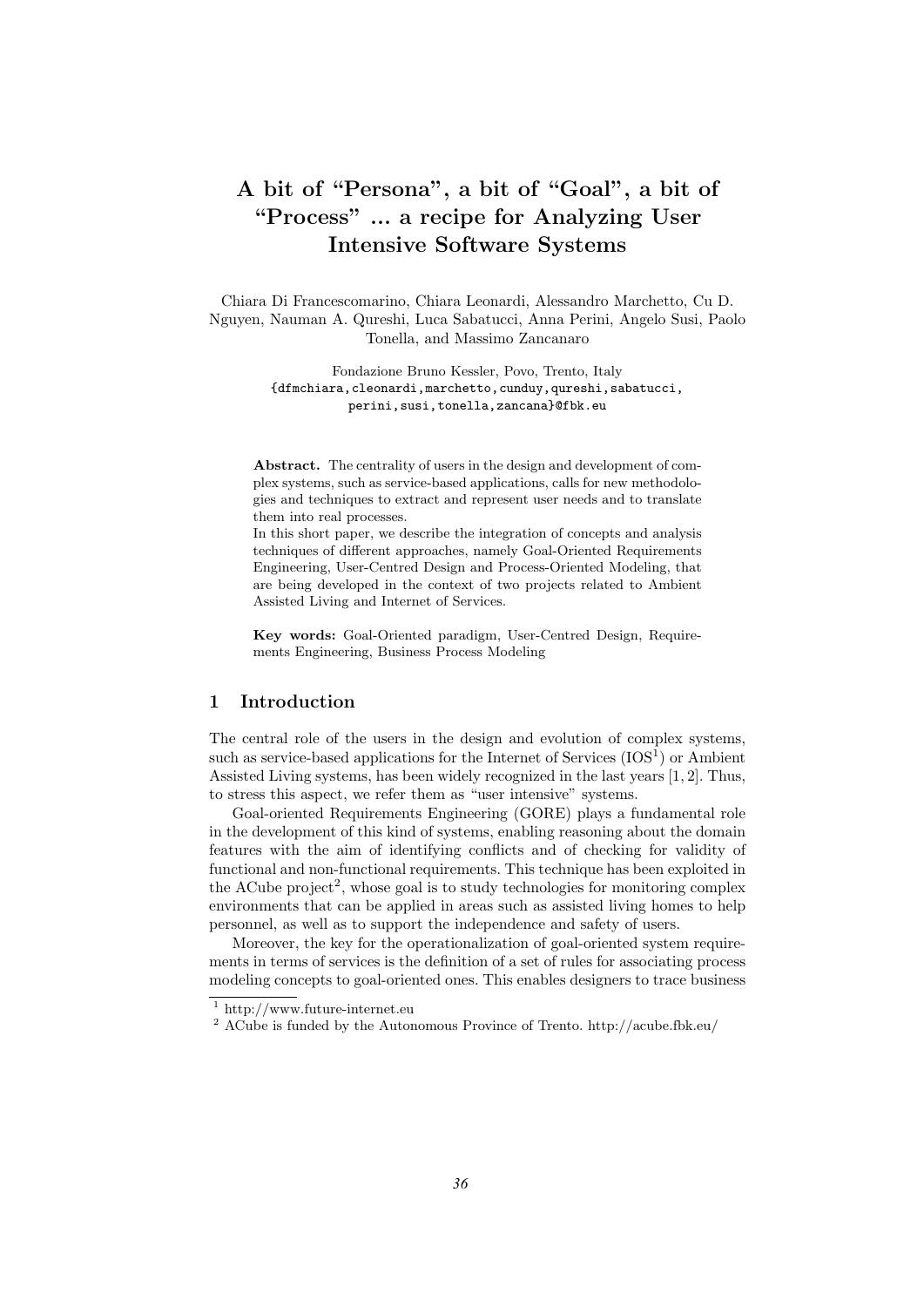processes of service-based systems back to intentional elements of the user model (e.g, goals, preferences, roles). The experience in this area comes from the Internet of Service project (IOS<sup>3</sup>), whose aim is to push the "Internet of Services" for real services, rather than for software services. Studies in different areas are conducted within this project, such as the area of service usage, representation, engineering, and delivery.

Nevertheless, we experienced that the two approaches, more than sharing the language of goals, require an effective way to center the design on the users of the system. The aim of this short paper is to propose an integrated methodology in which goal-oriented analysis [3], user-center design [4] and process modeling [2] may cooperate for a continuous communication between requirements engineers, stakeholders and designers, thus reducing the risk of misunderstanding the domain, missing important requirements, and resulting in an increase of the final value of the product.

## 2 From users' needs to requirements

The strength of the Goal-Oriented techniques in modelling the domains can be still enhanced by coupling the engineering perspective with a creative perspective typical of User-Centred Design approaches. The User Centered Design exploits a series of well-defined methods and techniques coming from social sciences and psychology for analysis, design, and evaluation technologies. Contextual inquiries, personas and scenarios are widely employed for obtaining a rich picture of the context (organizational, social, physical), and easily communicating it to stakeholders in order to envision acceptable and innovative technological solutions. Additional values emerge from this collaboration at different phases of the process.

Our proposal is to integrate Tropos [3] with user-centred design techniques in order to guide requirements engineering teams toward effective collection of user requirements and the envisaging of the design of complex software system infrastructures, while helping to fill the gap between end users and developers. Basic principles of this integration are: (i) early focus on users, tasks and environment, (ii) the active involvement of users in the design process, (iii) allocation of functions between user and system, (iv) the incorporation of user-derived feedback into system design, (v) iterative design whereby a prototype is designed, tested and modified.

The result of this integration is a process that encapsulates activities from both the two methodologies, promoting a very close collaboration between teams and an easy exchange of data. The process begins with the investigation of the domain in order to understand the organizational setting of the domain and to derive possible needs and services that the system could provide to users. The contextual inquiry produces a rich collection of data in a narrative format. The data interpretation phase provides the necessary abstraction to create a

<sup>3</sup> A joint Research project at FBK IRST-CIT. http://se.fbk.eu/en/node/15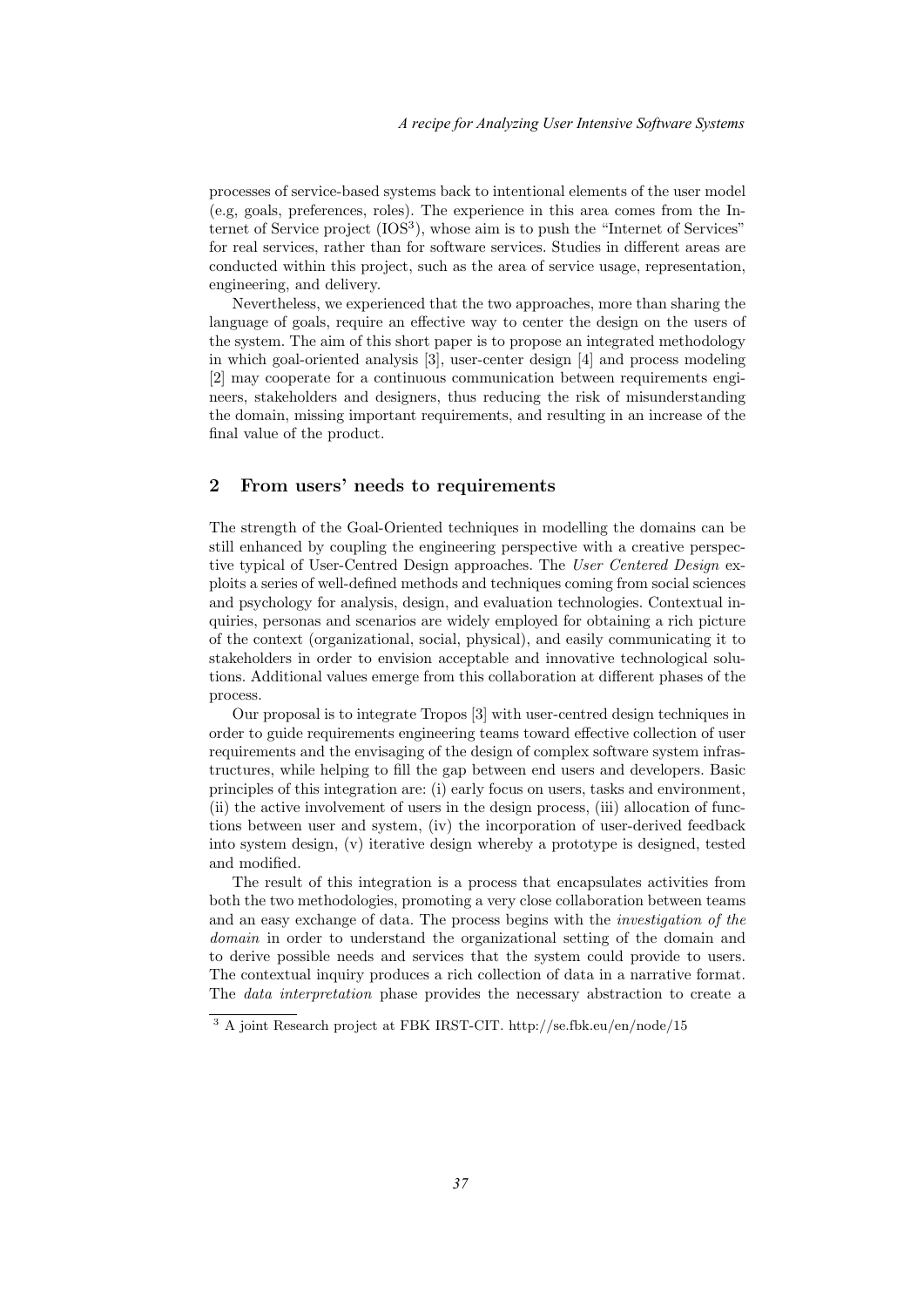believable model of the domain, but avoiding to loose important details typical of a narrative analysis. Tropos early requirement plays a central role at this step by providing the semi-formal language for describing the domain. The *data* consolidation filters data to focus on relevant characteristics: activity scenarios and personas allow designers to have insight the system, providing an anchor to the real domain and the real users. Finally, the envisioning phase lets the analysis team to reason on the system-to-be in order to expand designers' prospective, to look at the problems from different points of view, to figure out how their ideas can work in a real context, to identify design criticalities, and finally, to generate requirements. Brainstorming and other creative techniques are used with the result to shift from the Tropos early requirement phase toward the late requirement phase, thus obtaining a list of requirements for the system. The process terminates with the validation of requirements with customers, essential for evaluating the value of the services the system will provide [1].

The key for the integration is the use of Scenarios and Personas along the whole process. Whereas the use of Scenarios in RE is pretty established as an instrument to describe instances of behavior of the system, Personas — from social science  $\overline{\phantom{a}}$  is still going to be consolidated in RE. Their conjunct usage may increase the ability to envision the system [5], to identify requirement problems and exceptional cases [6] and to help in discovering system functionalities. In particular, Personas are powerful instruments for creating descriptive models of system-to-be users based on behavioral data, gathered from many actual users encountered in ethnographic interviews [4]. Personas' descriptions contain the empathy with users and their personal motivations within a scenario; the cognitive and emotional dimensions are important factors since they help the designer to take decisions in the design process.

In our integrated process, scenarios are stories about people (personas) performing activities; they describe a context in which personas act with the aim of summarizing, clarifying and reasoning about the collected information. The aim is the validation with stakeholders and the technical team. They are presented as narrative or visual stories easy to understand even for non technical people [6].

Among the possible limits of the approach, there is the need of keeping the huge amount of data, usually collected by contextual inquiry and generated by the scenarios-based design, always synchronized with the Tropos diagrams; this also represents a challenge from a theoretical and practical point of view. In the future work, we intend to refine the approach and to investigate the requirements of a tool that support a multi-disciplinary team in this respect.

# 3 Aligning Goal and Process Models for Real Services

A real service is a combination of actual services and software services that provide electronic access to and monitoring of the actual services [7]. An example of real service is the application that we use when we plan to attend a concert at "Arena di Verona": its realization involves both software services (e.g., the on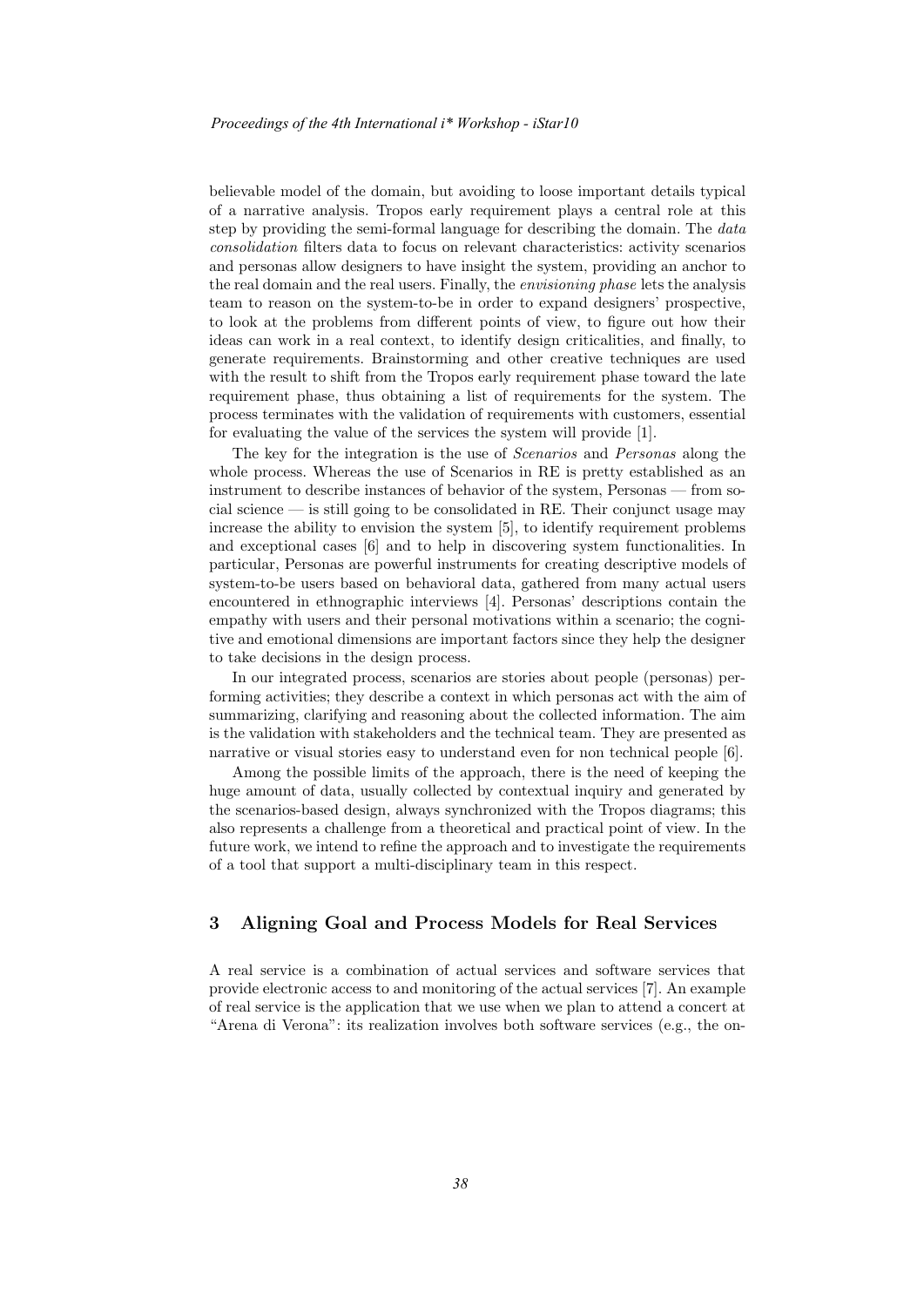line ticket booking), and actual services (e.g., the actual transportation service needed for reaching Verona).

In real services the user plays a key role: she expresses preferences (e.g., a cheap transportation mean); the service is adapted to her needs (e.g., if she has a meeting when her train should leave, a different actual transportation service is used); the real service is composed taking into account her perspective (e.g., the travel and the concert performance are part of the same real service, though in reality they are independent). Moreover, real services are context-aware, which may result in instant changes and timely responses of the user. Hence the user's preferences, needs and decisions guide the composition of real services, and they, in turn, impact and modify the user's assets (e.g., user's money, user's agenda). For example, buying the ticket for the concert, decreases the user's money.

Due to the "user intensive" nature of these systems, our high level purpose is to stress the centrality of the user along their life cycle. Hence, in this phase, our goal is to move from the user centred requirements (elicited as described in the previous Section) to the system design and validation, while preserving the central role of the user (and her assets). In detail, our work aims at defining a modeling framework that integrates the goal-oriented paradigm (specifically Tropos modeling methods [3]) and process modeling (in particular BPMN [8]), enabling the designers to capture the intentional elements of the user (e.g., goals, preferences, roles, assets), as well as the operational aspects of the real service (e.g., its control flow description, the effect of business activities on user assets). The modeling framework, moreover, includes an ontology for representing user assets and asset modifiers (i.e. activities characterizing the real service that can modify the value of a user-asset), thus capturing their semantics and making them available for supporting the system realization/execution (e.g., the service composition according to the user needs/preferences).

More precisely, the framework rests on the following iterative steps for designing a real service [2]:

- Ontology construction. An ontology modeling user-assets and asset modifiersis defined, thus capturing the semantics of the concepts, their relationships and constraints.
- Goal model construction. It starts with the analysis of the domain involved in the target system and the system requirements (from the previous requirement phase) and results in the definition of a goal model of the target system.
- Business process model construction. The process model of the target system is defined, deriving part of the information from the goal model. The process is described in the BPMN language and it details the process realization in terms of relevant activities and their execution control flow.
- Dynamic semantics definition of process activities. The dynamic semantics of the asset modifiers is defined, thus allowing to capture the impact of such activities on the user-assets.
- Process model annotation. The generated process model is enriched with semantic annotations [9] taken from the ontology modeling the asset modifiers.